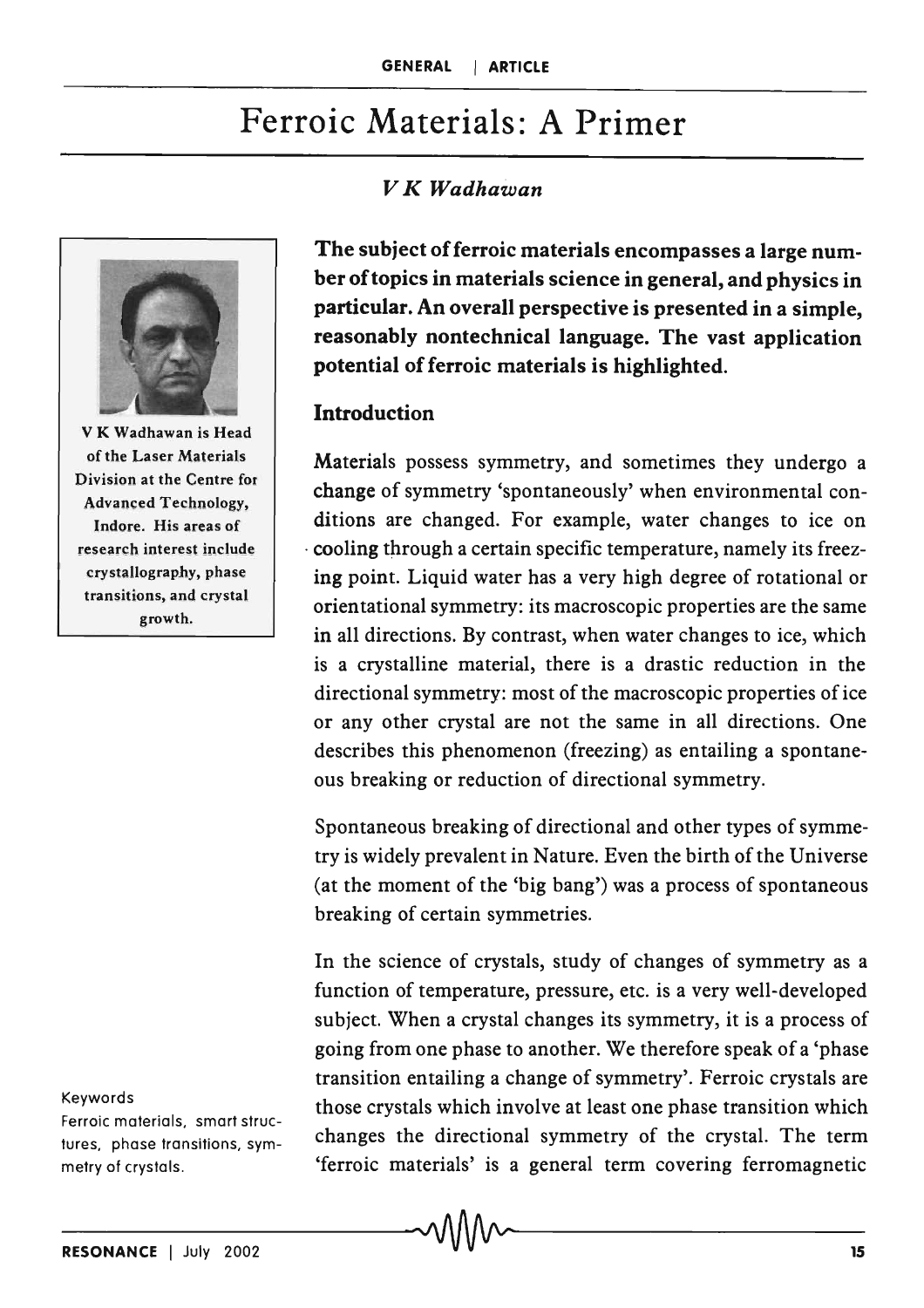When spontaneous magnetisation arises in iron, there is no reason why its direction should be the same in the entire crystal.

materials, ferroelectric materials, ferroelastic materials, ferrogyrotropic materials, etc.

## **Ferromagnetic Materials**

Let us consider a crystal of iron. At high enough temperatures, it is in what is called a paramagnetic phase. Application of a magnetic field to it induces a response in the form of a magnetic moment, and the magnitude of the magnetic moment induced by the applied field is proportional to the magnitude of the field applied. The response function in this case is a 'single-valued function': there is a unique value for the induced magnetisation for every value of the field applied.

When a crystal of iron is cooled, there comes a temperature at which it makes a phase transition to what is called a ferromagnetic phase. In this phase the crystal has a nonzero magnetic moment even when no external magnetic field is applied to it; we call this magnetic moment, for obvious reasons, 'spontaneous magnetic moment' or 'spontaneous magnetisation'. The existence of this spontaneous magnetisation also implies that the crystal has a lower directional symmetry (or a lower 'pointgroup' symmetry) compared to that of its paramagnetic phase. So this is another case of spontaneous breaking of symmetry.

There are several consequences of this spontaneous breaking of symmetry, but we shall first focus on only one of them here. When spontaneous magnetisation arises in iron, there is no reason why its direction should be the same in the entire crystal. There can be at least two such 'equivalent' directions. In other words (assuming that this number is only two), some regions of the crystal may have their spontaneous magnetic moment pointing in a particular direction, and some others may have it pointing in the opposite direction. A geometrical analogy will help explain why this should be so:

Imagine a square, two sides of which are vertical, and the other two horizontal. Suppose it undergoes a spontaneous reduction of symmetry, and becomes a rectangle. This can happen in two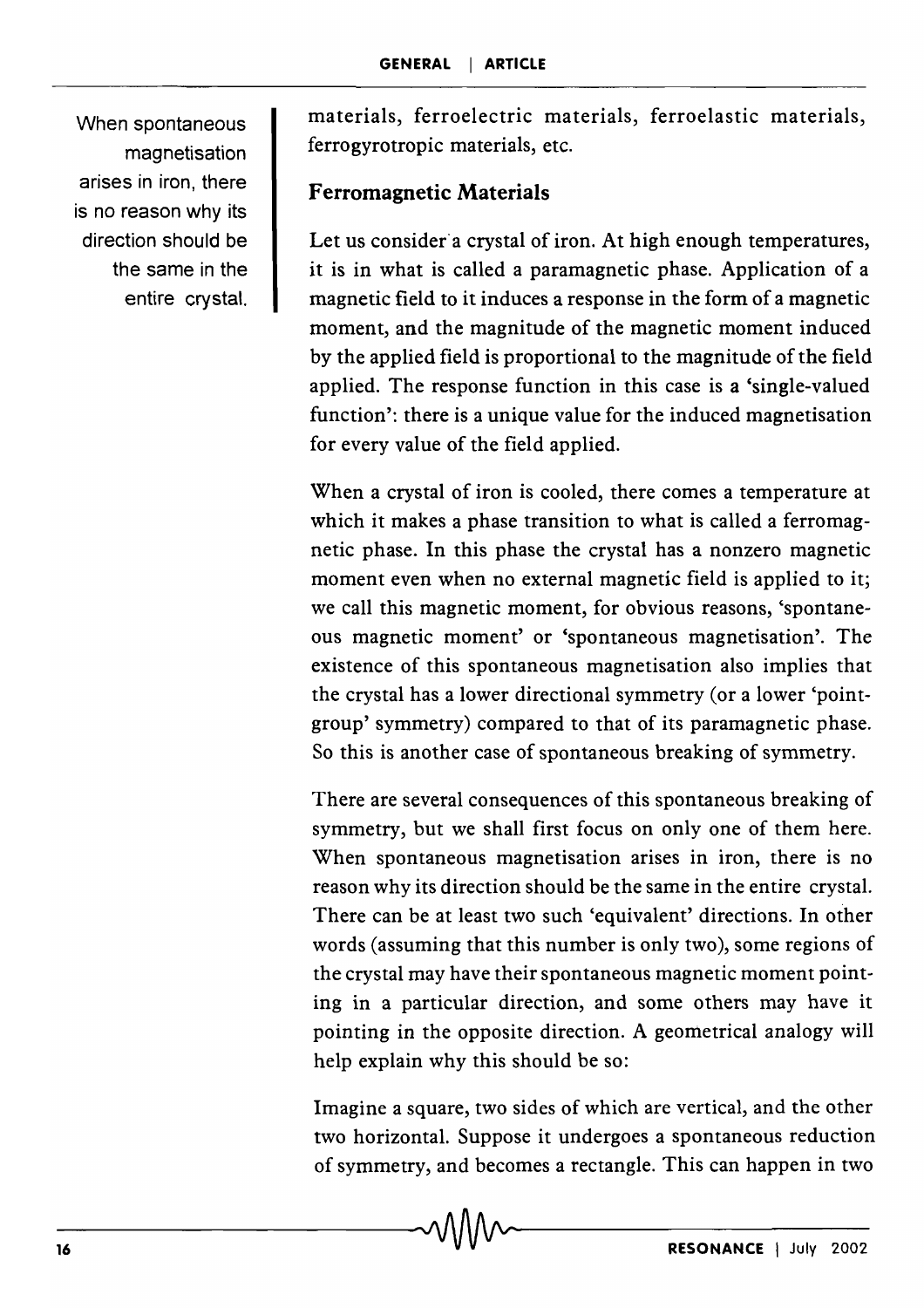ways: either the vertical pair of sides elongates and the other pair contracts, or vice versa. So we end up getting two possible 'orientation states': those in which the rectangle is vertical and those in which it is horizontal.

The different orientation states in a crystal are also called 'domain states'. Thus a crystal of iron, on undergoing a symmetrybreaking transition to the ferromagnetic phase, splits into domains. All parts of a particular domain have the same direction for the spontaneous magnetisation, and different domains can have different directions of spontaneous magnetisation. The total number of such distinct directions is at least two, but can be higher. In fact there is a general theorem, from which it follows that the larger the reduction of symmetry at a phase transition, the larger is the number of distinct orientation states permissible in the lower-symmetry phase.

Thus a crystal of iron in its ferromagnetic phase can have domain structure, with magnetic moments of domains pointing in different directions. Suppose we apply a magnetic field to such a specimen. The applied field has a specific direction chosen by us. Depending on the magnitude of the field applied, several different responses can ensue from the specimen [1]. But the main result is that, if the field applied has a large enough magnitude, then those spontaneous magnetic moments which are oppositely or nearly oppositely oriented with respect to the direction of the applied field will flip or switch to directions parallel or nearly parallel to the field direction. For a large enough field, practically all the magnetic moments will point along directions close to that of the applied field.

Next we start decreasing the applied field. The magnetic moment of the specimen will start decreasing. But even when the applied field is brought down to zero, the specimen crystal will exhibit a nonzero 'remanent' magnetisation (because the crystal structure possesses spontaneous magnetisation). We would have to apply a field of sufficient magnitude in the opposite direction to make the net magnetisation zero. A further and sufficient

All parts of a particular domain have the same direction for the spontaneous magnetisation, and different domains can have different directions of spontaneous magnetisation.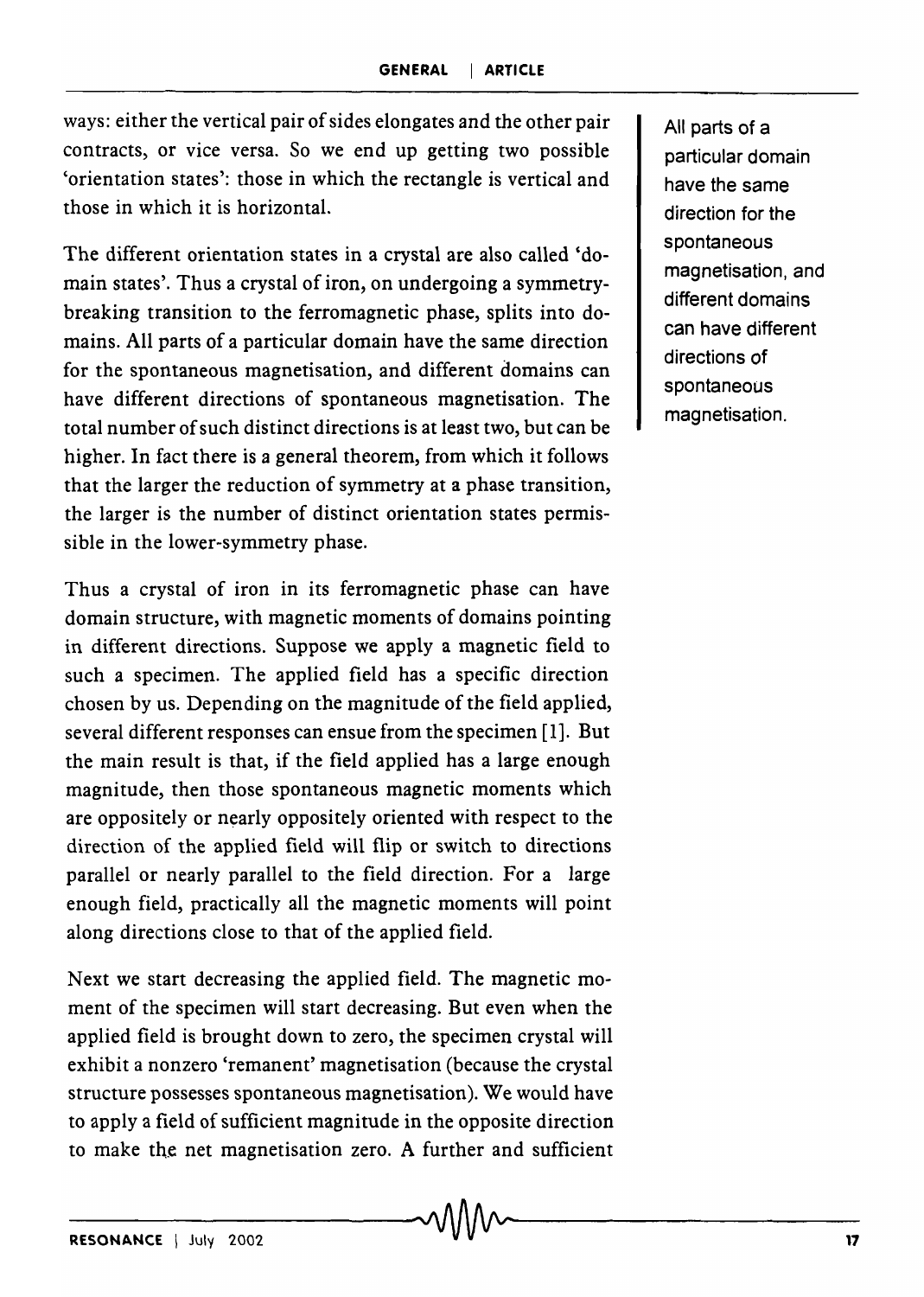**Spontaneous** magnetisation can be exhibited, not only by crystals of elemental iron, but also by crystals in which iron is a constituent of the molecules comprising the crystal.

increase in this oppositely applied field will make almost all the magnetic domains point along, or almost along, this new direction of the field.

A decrease in the magnitude of the oppositely applied field to a zero value will leave the specimen with a nonzero remanent magnetisation, but in an opposite direction to that of its previous remanent configuration at zero applied field. We end up with the conclusion that, depending on the history of the specimen crystal, the remanent magnetisation is of positive or negative sign, and even of variable magnitude. Thus the magnetisation is no more a single-valued function of the applied field. This behaviour, brought about by the existence of one or more domain states, is called 'hysteresis' *(Figure* 1).

Spontaneous magnetisation can be exhibited, not only by crystals of elemental iron, but also by crystals in which iron is a constituent of the molecules comprising the crystal. An example is that of loadstone ( $Fe<sub>3</sub>O<sub>4</sub>$ ). The world's first compass, using loadstone, was invented in the first century AD, and this invention had far-reaching consequences for the history of mankind, as it made navigation on the high seas possible. Use of ferromagnetic and related materials has also made a major impact on human progress and welfare in the following three areas: generation and distribution of electric power; data storage and processing; and telecommunications. Some of the materials used in these applications are iron-silicon alloys, ferrites and garnets.

Spontaneous magnetisation, and the concomitant domain structure and hysteresis, can be exhibited, not only by crystals con-



Figure 1. Ferroic materials exhibit hysteresis. Shown here are typical hysteresis curves for, respectively, a ferroelectric, a ferromagnetic, and a ferroelastic material. These three types of ferroics are called 'primary' ferroics.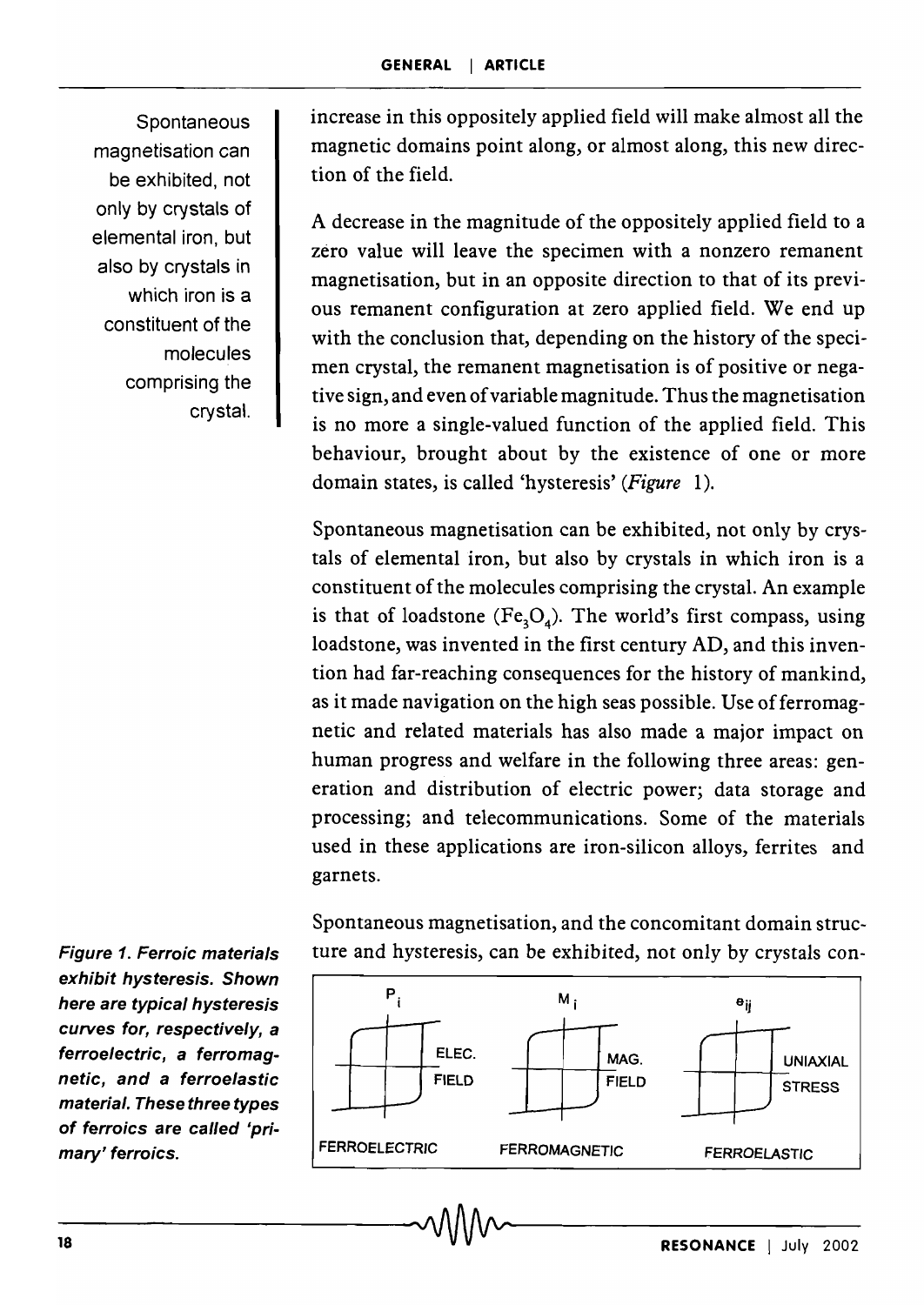taining iron, but also, for example, by those containing nickel or cobalt. The term 'ferromagnetic behaviour' is used in a general way for all of them, even when iron is not present.

### **Ferroelectric Materials**

The electrical analogue of the phenomenon of ferromagnetism was discovered in 1920, when it was found that crystals of Rochelle salt (sodium potassium tartrate tetrahydrate) possess spontaneous polarisation, the direction of which can be reversed by the application of a strong enough electric field. This property was called 'ferroelectricity', by analogy with ferromagnetism (even though no iron or spontaneous magnetisation is present in the crystal).

A more familiar, and simpler, example of a ferroelectric crystal is barium titanate, Ba $TiO<sub>3</sub>$ . Above 130°C it has a crystal structure such that a macroscopic polarisation (i.e. electric dipole moment per unit volume) can arise in it only when an electric field is applied. This is a 'paraelectric' phase, and the polarisation is a single-valued function of the applied electric field. The directional symmetry of this phase is the same as that of a cube. On cooling below 130°C there is a phase transition to a crystal structure in which the centroids of the positive charges and the negative charges do not coincide, so there is a net dipole moment or polarisation, even when no external electric field is present. This spontaneous polarisation can point along any of six equivalent directions (parallel or antiparallel to any edge of the cube which is the repeat unit for the crystal structure of the paraelectric phase or the parent phase), giving rise to the possibility of six ferroelectric domain types. So we once again get hysteresis when we plot the net macroscopic polarisation of a specimen crystal as a function of increasing and decreasing electric field.

The six orientation states or domain states are equally stable. This means that if a part of the ferroelectric crystal is in a particular orientation state, there is no reason why it should, on If a part of the ferroelectric crystal is in a particular orientation state, there is no reason why it should, on its own free volition, want to switch to another domain state.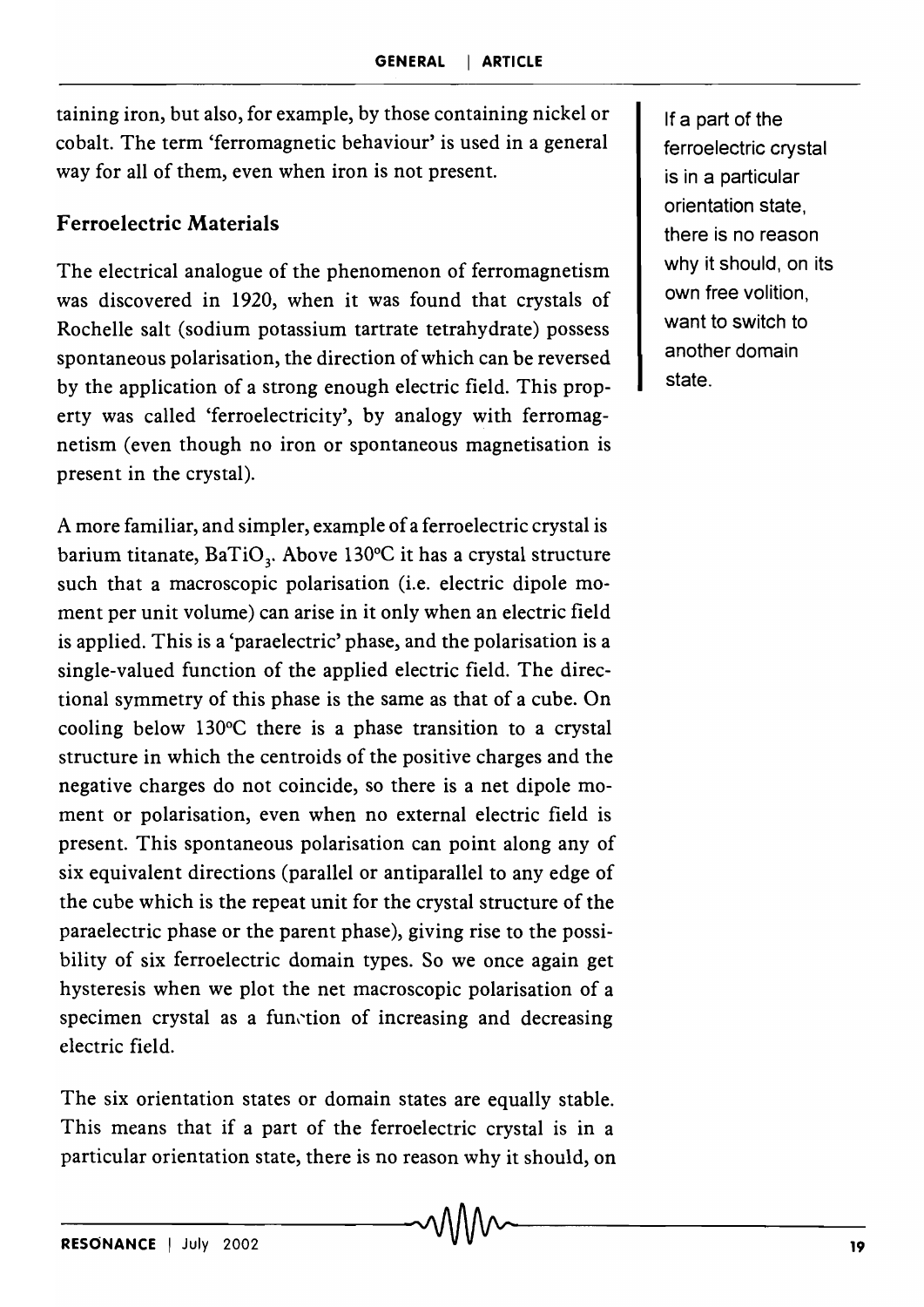High permittivity is preferred for making capacitors, because it enables us to reduce the size of the capacitor.

its own free volition, want to switch to another domain state. One of the very active areas of current research is to exploit this property for storage of information in computer memories and other memories. Thin films, rather than bulk single crystals, of ferroelectrics are more suitable for this application. And compared to barium titanate, some of the more suitable ferroelectrics are barium strontium titanate (BST), lead zirconate titanate (PZT), and lanthanum-doped bismuth titanate (BLT). The 'up' and 'down' states of the spontaneous polarisation in a ferroelectric domain provide the basis for the 0/1 binary logic used in the memory device. And since the 0 and 1 states are equally stable, there is no need to apply a biasing electric field to make a memory-configuration 'nonvolatile'. This is particularly useful for applications in smart cards. NVFRAMs (nonvolatile ferroelectric random-access memories) may eventually replace many of the existing memories in computer applications [2]

Another likely application of ferroelectric thin films in computers is for making DRAMS (dynamic random-access memories). These will exploit another important aspect of ferroelectric materials, which we have not discussed so far, namely a usually high dielectric permittivity in the vicinity of the ferroelectric phase transition. High permittivity is preferred for making capacitors, because it enables us to reduce the size of the capacitor.

Dielectric permittivity is a 'response function': it is a measure of how large is the response, namely induced polarisation, when a given electric field is applied to the material. For many ferroelectrics, this response function becomes particularly large when the material is at or near the temperature of the ferroelectric phase transition. An analogy from sociology may help explain why this should be so. When things are in a state of flux (say, when there a revolution under way, or a war is going on), even a small trigger (e.g. a rumour) can evoke an unduly large response. During a phase transition a crystal is in a state of great upheaval, and certain small perturbations can invoke an unduly large response.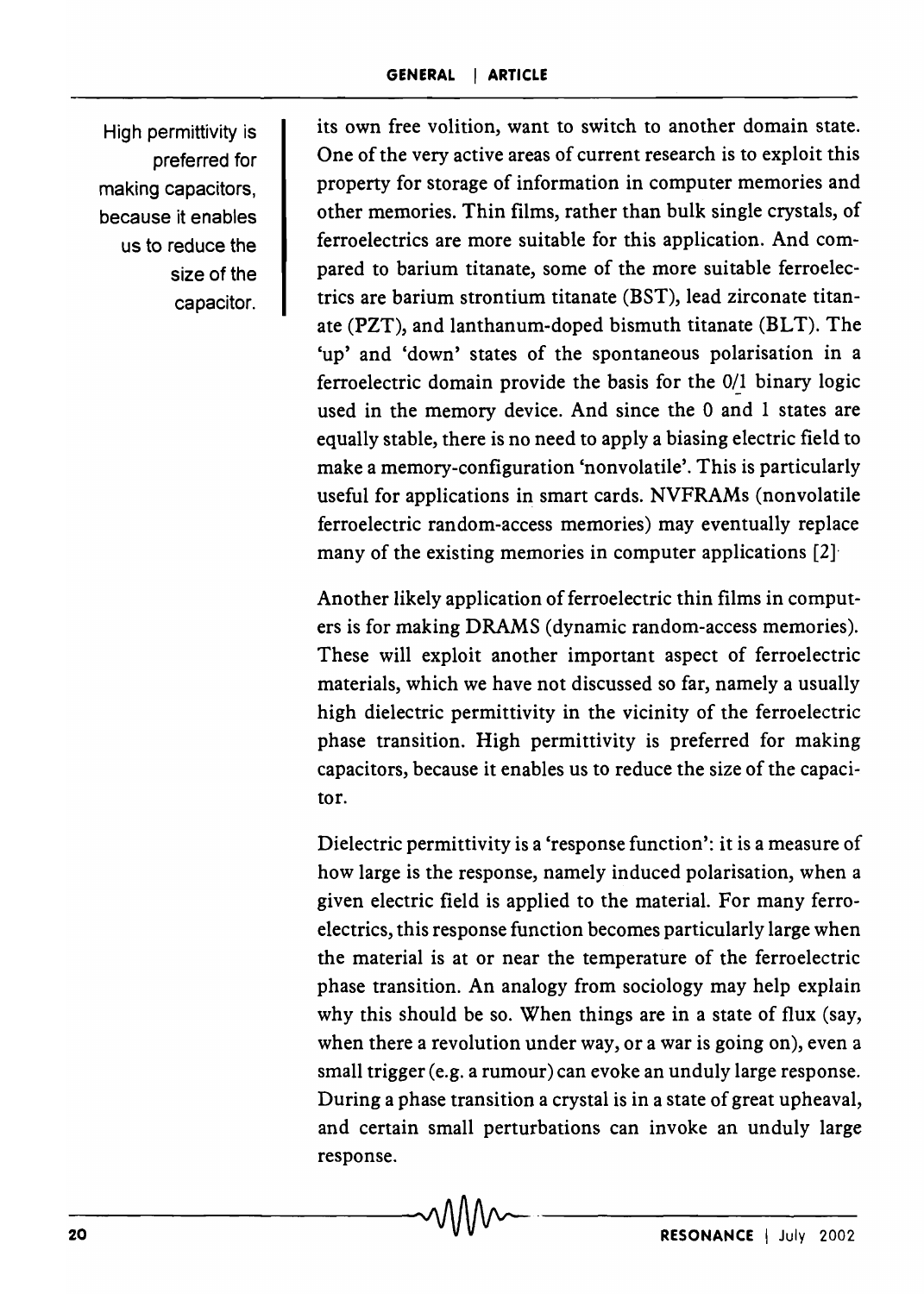Similarly, many applications of ferromagnetic materials are based on their high magnetic permeability.

### **Ferroelastic Materials**

There must be a mechanical or elastic analogue of ferromagnetism and ferroelectricity, and this property is called ferroelasticity. A ferroelastic material has spontaneous strain and the concomitant domain structure, as a consequence of which we observe hysteresis when the bulk spontaneous strain is plotted as a function of applied directional stress.

Apparently, ferroelasticity was first discussed by physical metallurgists in the early 1950s in the context of the 'rubberlike' behaviour of gold-cadmium and indium-thallium alloys. In physics, a formal description of ferroelasticity as an independent property in its own right, which can exist even when there is no accompanying property of ferroelectricity or ferromagnetism, and even when no defects (like hydrogen in metals) are present in the crystal, was given by the Japanese scientist Aizu in 1969 [3].

We can understand ferroelastic behaviour in a simple way by going back to the case of spontaneous distortion of a square to a rectangle, mentioned earlier in the article. We say that the rectangle has spontaneous strain (i.e. strain occurring without the application of any mechanical stress) with respect to the square. A three-dimensional version of this would be a cube distorting to a square prism. In fact, this is exactly what happens in the case of the ferroelectric phase transition in barium titanate, mentioned above. So this is not only a ferroelectric phase transition, but also a ferroelastic phase transition. The dimensions of the square prism differ only slightly from those of the cube from which it originated: one edge is longer than the cube edge, and the other two are shorter than the cube edge. And the longer edge can be along any of the three possible (and mutually perpendicular) directions. Thus three distinct ferroelastic orientation states are possible (in contrast to the fact that the  $\sim$   $\sqrt{M}$   $\sim$   $\sim$   $\sim$   $\sqrt{M}$   $\sim$  21

There must be a mechanical or elastic analogue of ferromagnetism and ferroelectricity, and this property is called ferroelasticity.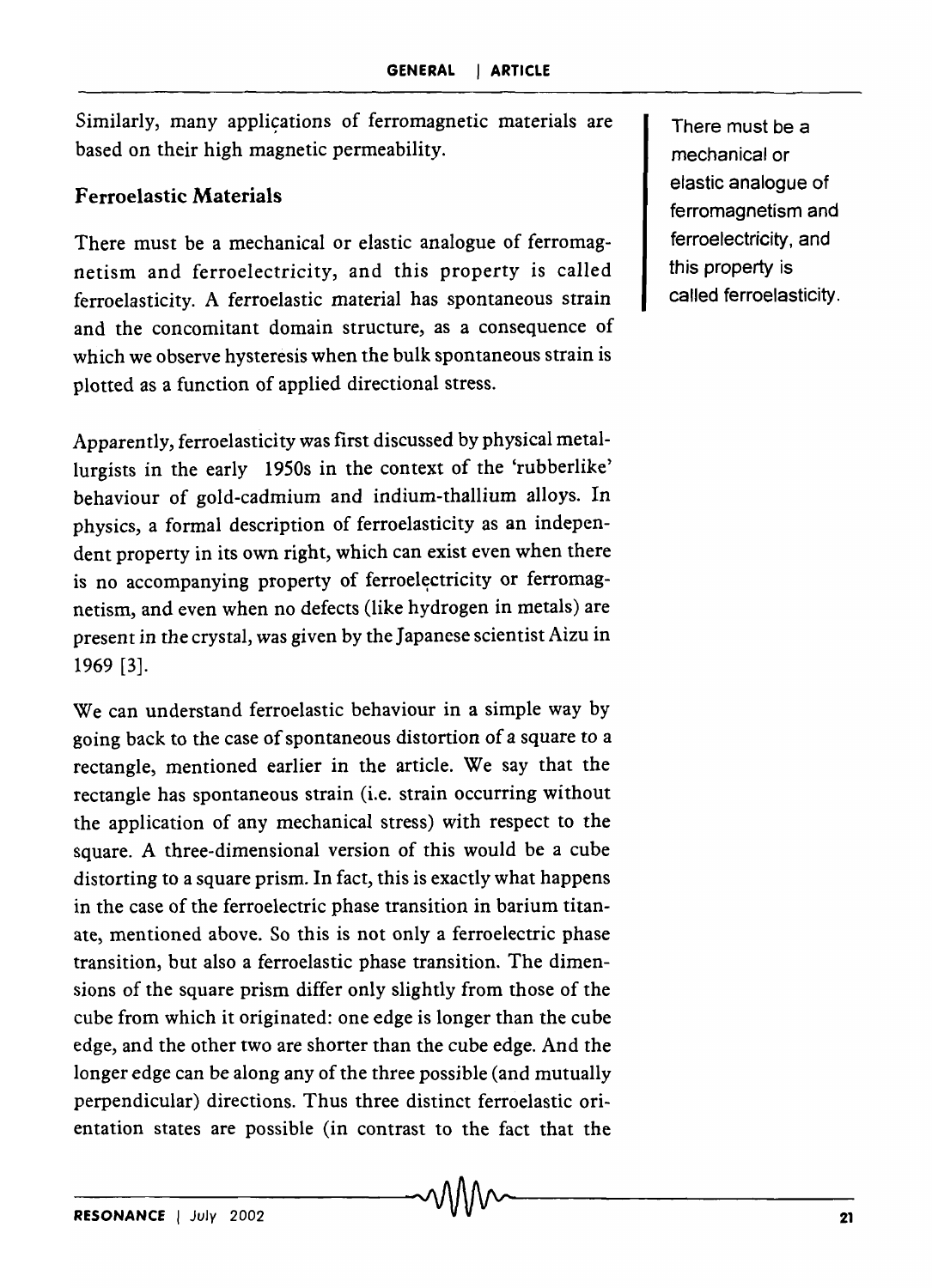The symmetry of any ferroic phase of a material can be regarded as derived by a small distortion of the prototype symmetry. number of possible *ferroelectric* orientation states in the same phase is six). If we apply a sufficient amount of compressive stress along the longer edge, it would lead to a switching to an alternative orientation state in which one of the other two edges becomes long. So we can expect, and indeed get, stress-strain hysteresis.

#### **Ferroic Materials**

It is clear from the above description that there are several common features among materials exhibiting the properties of ferromagnetism, ferroelectricity, and ferroelasticity, the most notable being the occurrence of domain structure (a consequence of spontaneous breaking of symmetry), and the resultant hysteretic behaviour. Aizu therefore coined the general term 'ferroic materials' for all such materials. It should be clear that, although 'ferro' has been used for coining the word 'ferroic', it has nothing to do with the presence or absence of iron in a ferroic material.

Apart from domain structure, a second important feature of a ferroic material is the high value certain response functions of the material can acquire in the vicinity of the ferroic phase transition. A third significant feature is the very large temperature dependence of certain macroscopic properties in the vicinity of the ferroic phase transition. Fourthly, if there is a strong coupling between these properties and other properties, then the latter also behave in a similar way. These four features form the basis of a large variety of device applications of ferroic materials [1].

An important contribution of Aizu is the introduction of the notion of 'prototype symmetry' in the context of ferroic phase transitions. The symmetry of any ferroic phase of a material can be regarded as derived by a small distortion of the prototype symmetry. For example, the symmetry of the cubic phase of barium titanate is the prototype for its 'tetragonal' ferroelectricferroelastic phase occurring at room temperature. The cubic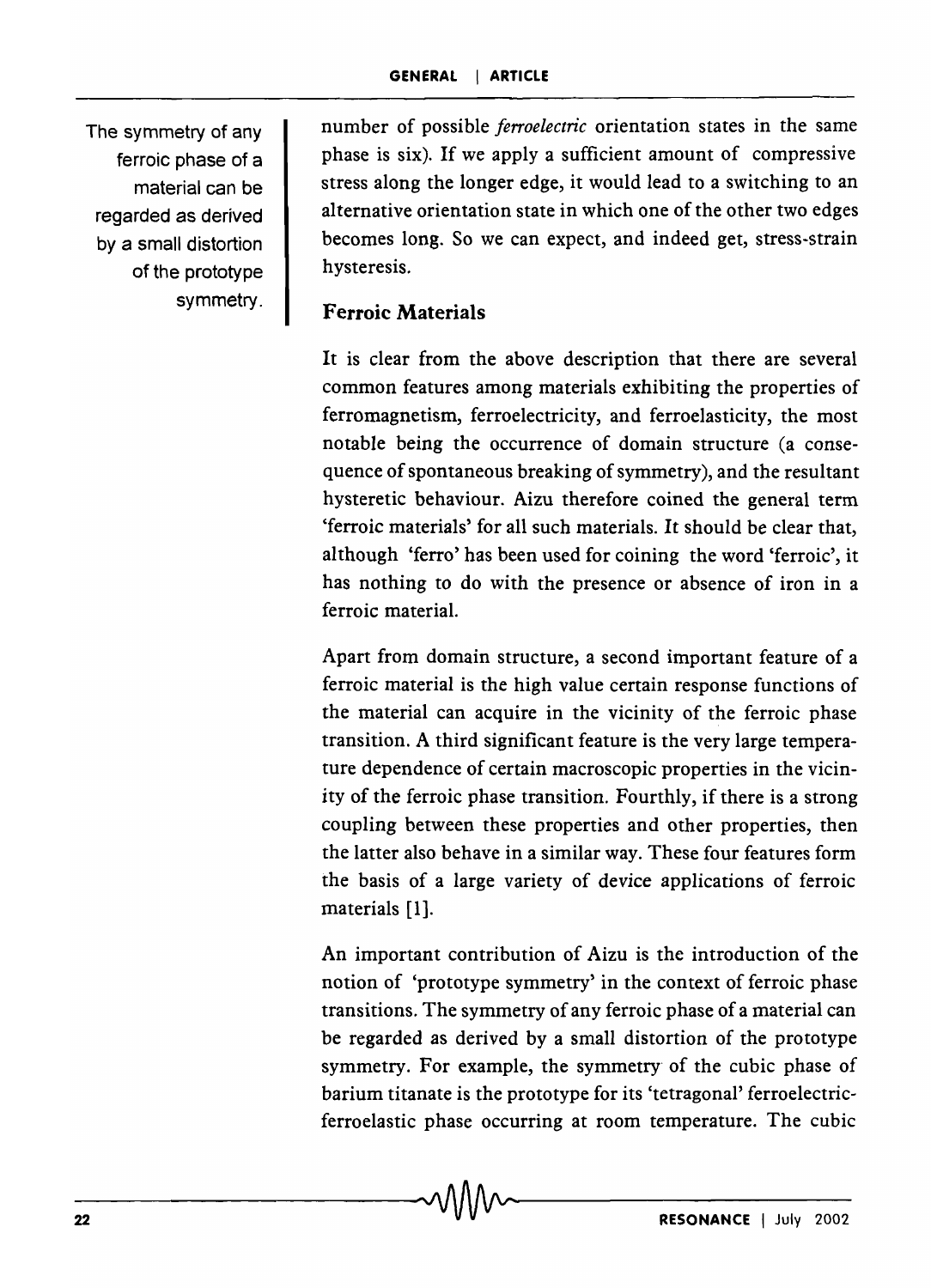phase is also the prototype for the other phases which occur when the tetragonal phase of barium titanate is cooled still further.

Aizu also realised that there can be various other types of ferroic materials. Let us consider a familiar example. We have this gadget in a modern kitchen which lights up a gas cooker with a spark generated by a battery-less lighter. It consists of a suitably processed piece of a ceramic of lead zirconate titanate (PZT for short). When this ceramic is hit in a hammer-like action, it develops an electric polarisation, with the accompanying surface charge. It is this charge which results in sparking in air. This property of generation of electric dipole moment on application of mechanical stress is called piezoelectricity. Materials exhibiting this property are likely to be 'ferroelastoelectrics', provided one can identify or imagine an acceptable prototype symmetry (as indeed one can in the case of PZT).

Some other types of ferroic properties, identified by Aizu, are ferromagnetoelasticity, ferromagnetoelectricity, ferrobielasticity, etc. Quartz is a familiar example of a crystal which is ferrobielastic; it also happens to be ferroelastoelectric.

### Smart Structures and Materials

It is worthwhile to emphasise another important feature of ferroic materials. It was stated above that some macroscopic properties of ferroic materials may become very large in the vicinity of the ferroic phase transition. Linked to this is the fact that these properties vary very rapidly and nonlinearly with, say, temperature. It can be shown that this results in a field-dependence of these properties [1]. In other words, one can fine-tune these macroscopic properties (for a given purpose in mind) by applying a suitable bias field. This fact can be exploited in the construction of what are called 'smart structures' or 'smart materials'. What is smart about them is that, instead of having fixed properties, they can change their properties in a predesigned way for serving some useful purpose [1].

Quartz is a familiar example of a crystal which is ferrobielastic; it also happens to be ferroelastoelectric.